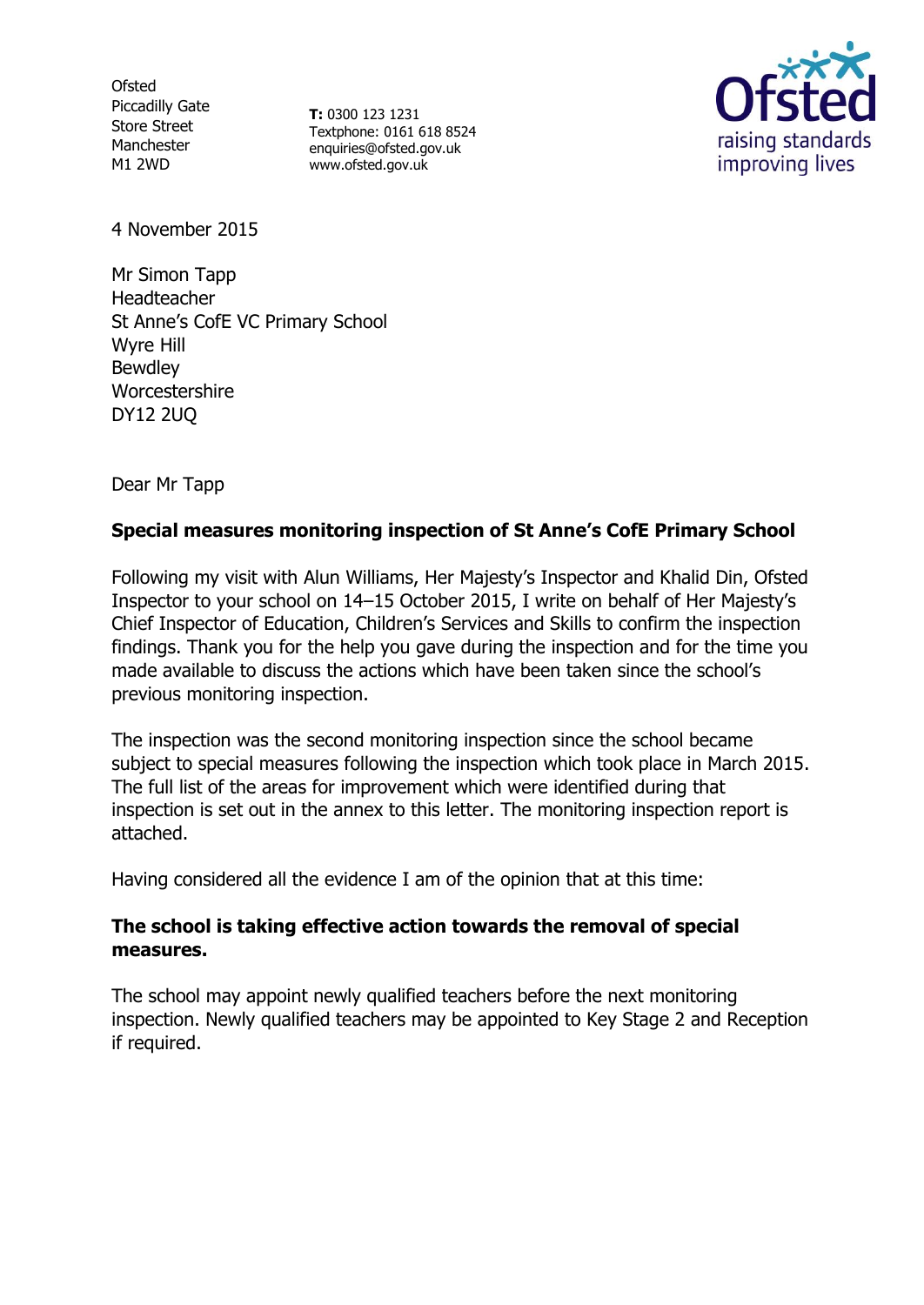

This letter and monitoring inspection report will be published on the Ofsted website. I am copying this letter and the monitoring inspection report to the Secretary of State, the Chair of the Governing Body and the Director of Children's Services for Worcestershire.

Yours sincerely

Deana Holdaway **Her Majesty's Inspector**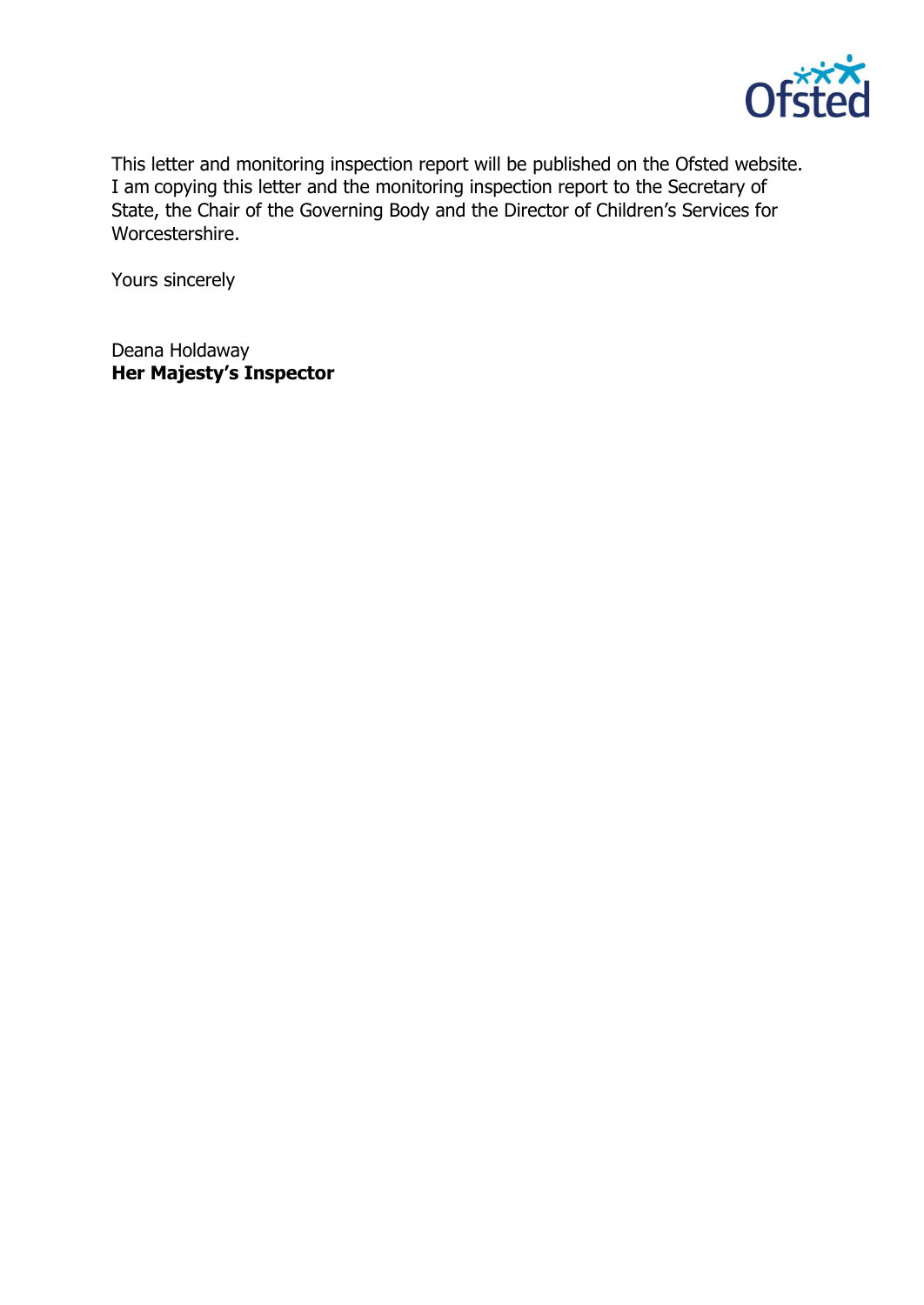

# **Annex**

# **The areas for improvement identified during the inspection which took place in March 2015**

- **Urgently improve teaching so that all groups of pupils make good or better** progress by ensuring that teachers consistently:
	- set tasks that are matched to pupils' abilities, particularly by giving harder work to the most-able pupils
	- mark work frequently, accurately identify errors in pupils' work and ensure that pupils, especially those who are disabled or have special educational needs, learn from their mistakes
	- ensure that, by listening to pupils read in Years 1 and 2, standards improve in reading through more frequent assessment of pupils' progress and by moving them on to new books more quickly
	- check the progress of pupils in Years 1 and 2 more frequently in lessons to make sure that they are working as hard as possible.
- **IMPROVE PUPILS' achievement, including by using pupil premium funds to develop** effective strategies for accelerating disadvantaged pupils' progress and close the gap in attainment between them and other pupils.
- Analyse data on pupils' attendance more frequently and in greater depth and use the results to target actions to improve the attendance of those pupils currently eligible for free school meals.
- **IMPROVE LEADERSHIP and management by ensuring that the headteacher and senior** leaders:
	- record assessments of pupils' progress accurately
	- analyse data on pupils' achievement accurately and in greater depth to identify key weaknesses in the performance of different groups of pupils
	- use the results of such analyses to draw up a comprehensive and accurate list of priorities for the school's improvement and find out what aspects of teaching are causing pupils to underachieve
	- have higher expectations of teachers and set them more challenging targets when managing their performance
	- develop the role of subject leaders and those responsible for other aspects of the school's work, particularly with respect to understanding data and improving all aspects in their areas of responsibility.
- **IMPROVE GOVERTHERE** by ensuring that governors:
	- analyse and check data for themselves
	- provide greater challenge to the headteacher and hold him to account for the school's performance
	- develop a better understanding of how teachers' performance is managed and challenge the headteacher on the outcomes when necessary.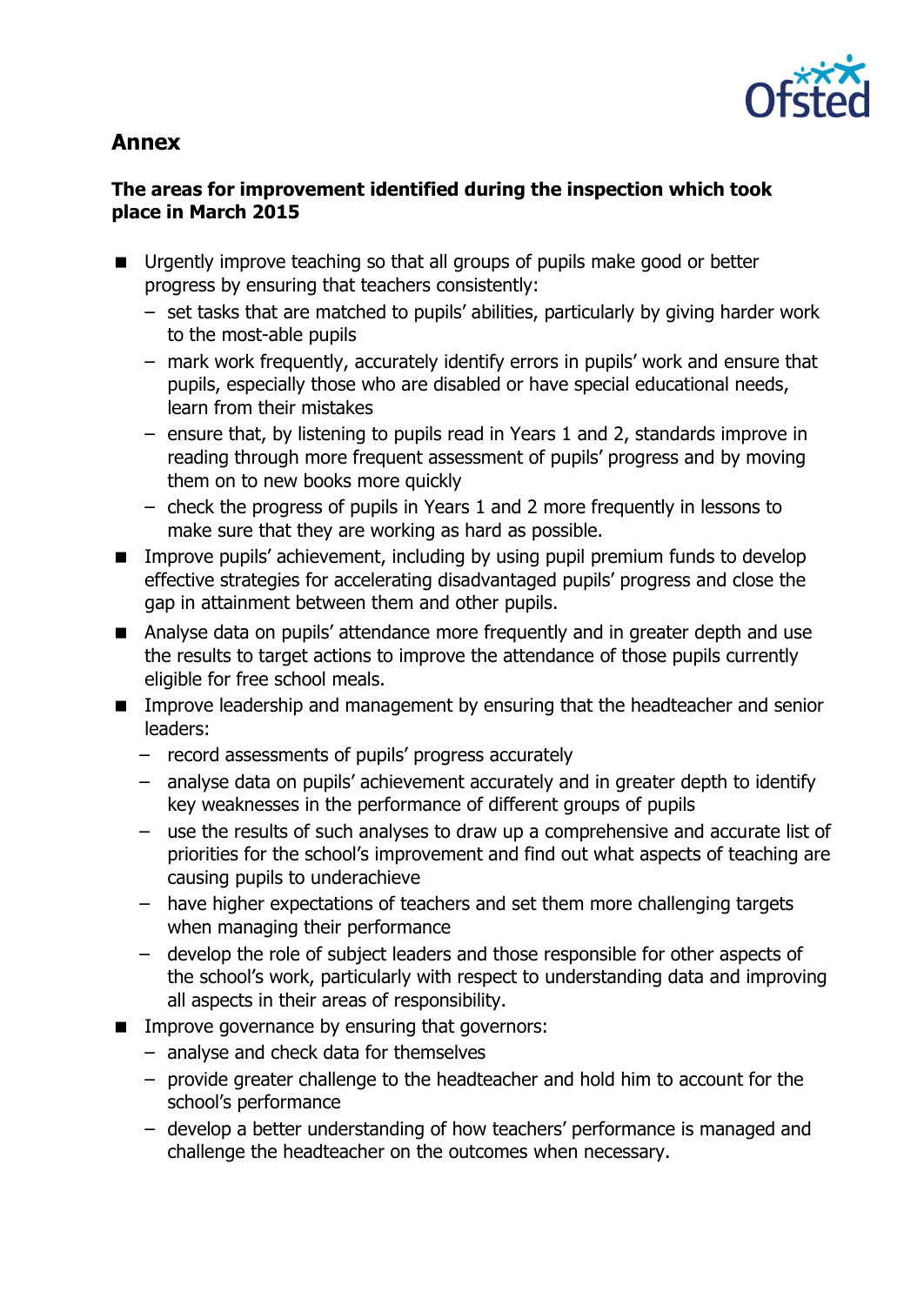

An external review of governance and of the school's use of the pupil premium should be undertaken in order to assess how these aspects of leadership and management may be improved.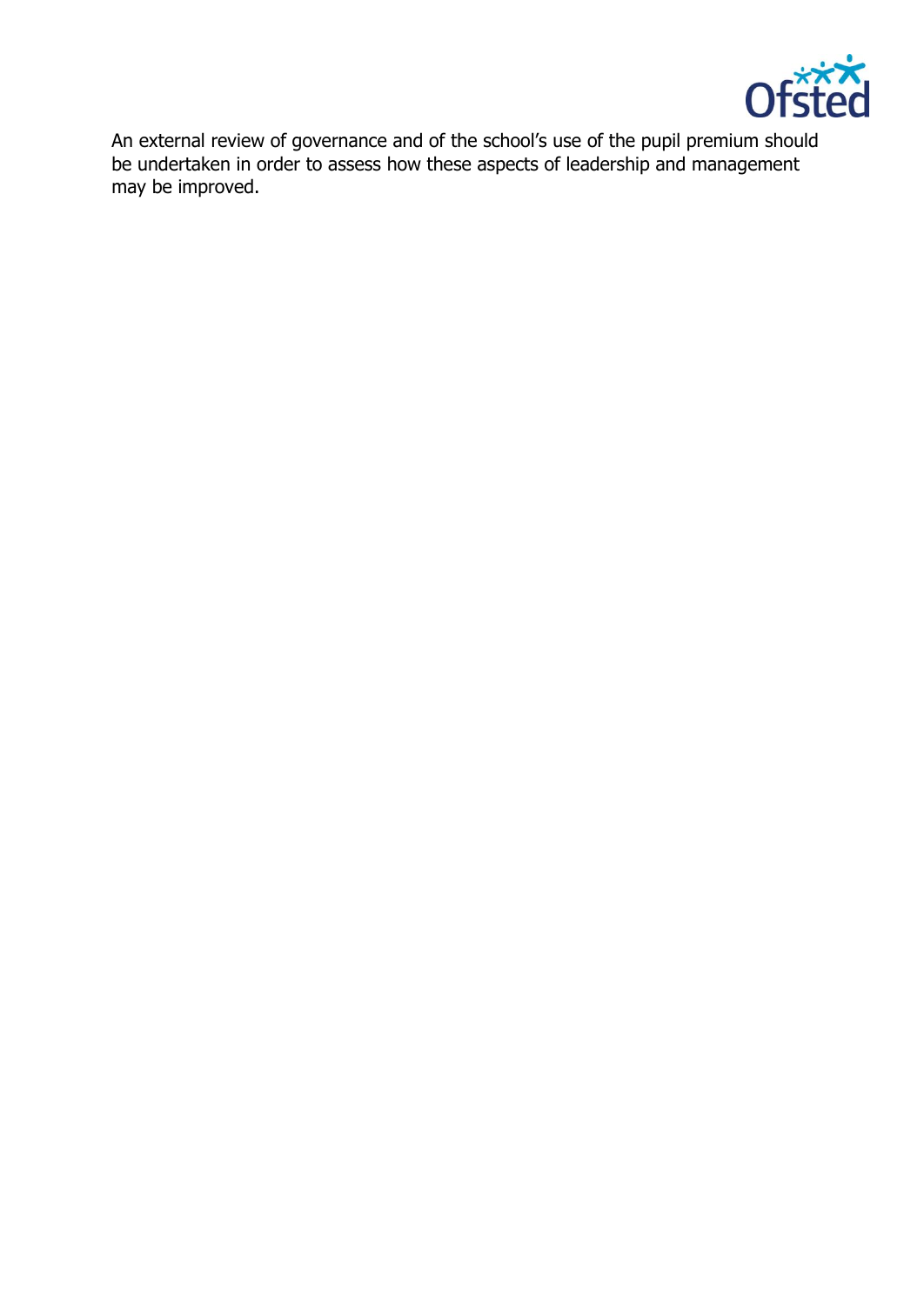

## **Report on the second monitoring inspection on 14–15 October 2015**

#### **Evidence**

Inspectors observed the school's work, scrutinised documents and met with the headteacher, the deputy headteacher, the coordinator for special educational needs, the leaders for pupil premium and assessment, groups of pupils, the Chair, Vice-Chair and staff representative of the Governing Body and a representative from the local authority.

#### **Context**

Temporary staff are covering for a maternity leave and other long-term absences due to staff ill-health.

#### **Outcomes for pupils**

Standards at the end of Key Stages 1 and 2 in 2015 improved in all subjects in line with the national average for 2014. All pupils in Year 6, including the disadvantaged pupils and those who have special educational needs, made at least expected progress from their different starting points. Almost three quarters of the Reception children achieved a good level of development. The proportion of pupils achieving the Year 1 phonics (the sounds that letters represent) check rose to 86% this year and all Year 2 pupils retaking the check were successful.

Pupils' books show an increasingly competent use of descriptive writing. For example, one boy wrote when describing an imaginary dragon, 'Its scaly jewels hung in waves of elegance'. Pupils in both key stages are developing skills to evaluate their own work and that of others. Their oral and written feedback is often incisive. Pupils use dictionaries and thesauruses confidently. The quality of pupils' presentation does not live up to their imaginative and expressive writing. Handwriting skills are not taught with sufficient accuracy or regularity and pupils do not systematically apply the skills they learn. Younger pupils often mistakenly write capital letters in sentences and these errors are not corrected. Pupils do not apply the skills learned in writing to other subjects.

Work in pupils' mathematics books was variable. In some classes, pupils cover a suitable range of work and they demonstrate a variety of methods for calculation. In other classes, there is little evidence of problem-solving and the application of skills in practical situations. Most work reflected appropriate age-related expectations and lessons clearly built upon previous learning.

Pupils read with interest and enjoyment. They read aloud with accuracy, expression and full understanding. Older pupils know about different authors and speak knowledgeably about their favourites. They read a suitable range of books, including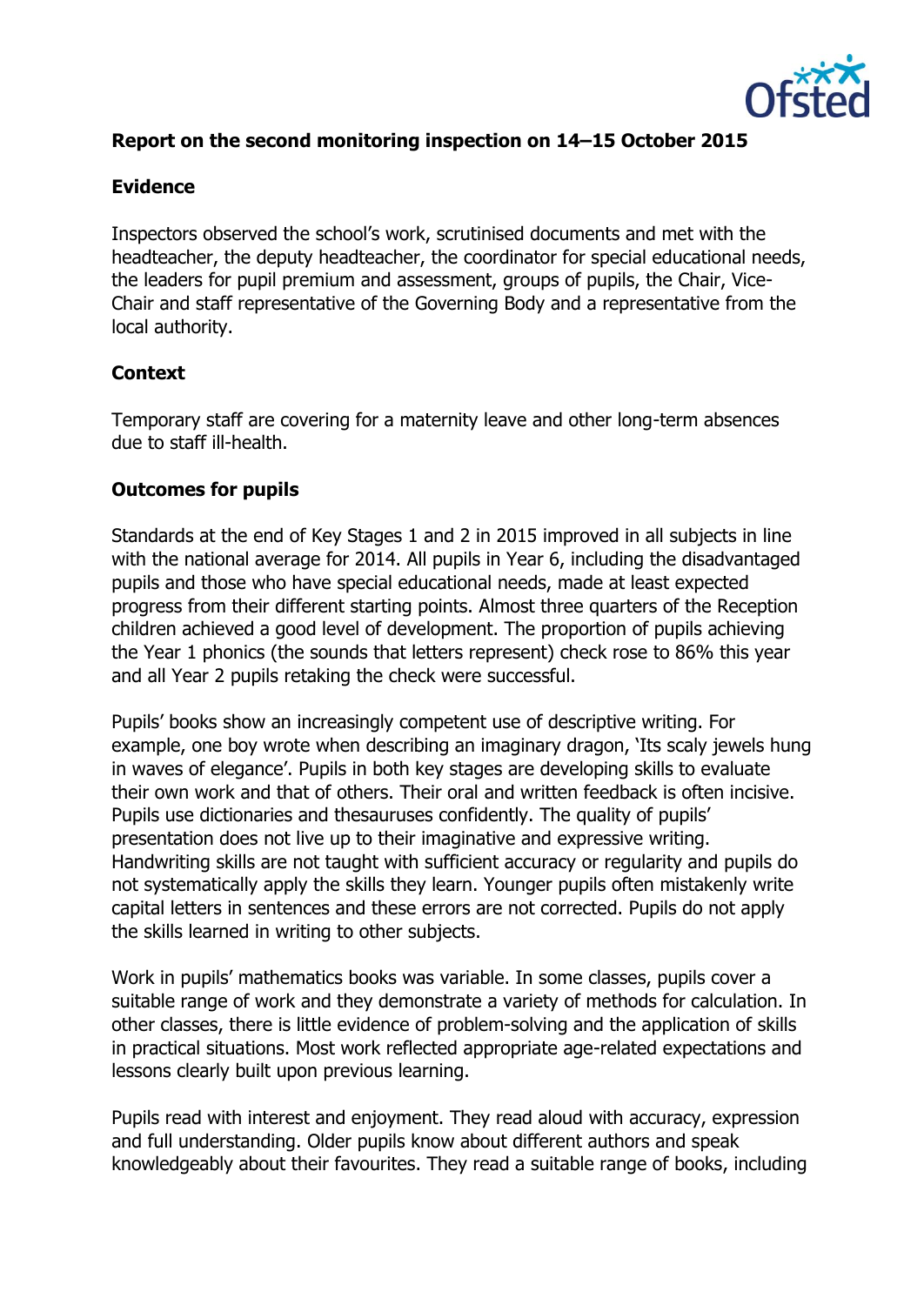

fantasy, mystery, biographies, traditional literature and a breadth of non-fiction. Younger pupils do not always apply their knowledge of phonics to read or write unfamiliar words.

### **Quality of teaching, learning and assessment**

Teachers are careful to plan a sequence of lessons where all pupils, regardless of their ability, can contribute, practise and improve their skills. In most, but not all classes, the most-able pupils are suitably challenged and pupils who experience difficulties are supported. The new marking policy is consistently applied. However, simple and frequent spelling errors are too often ignored and not corrected.

Teachers consistently explain the learning focus for each lesson and share clear expectations so that pupils know exactly what they have to do and why. Teachers use displays in their classrooms and in the corridors to inspire and inform pupils. The 'working walls' are full of helpful, relevant reminders so that pupils can readily refer to them for ideas or checks. Occasionally, pupils revert to asking an adult, but they are increasingly able to find solutions for themselves. Teachers are careful to ask pertinent questions of pupils so that they can gauge pupils' understanding. Occasionally, teachers accept one-word answers instead of encouraging pupils to extend and develop their responses. Teachers use subject-related vocabulary well and some are beginning to expect pupils to use these terms in their responses. Where these skills are well established, pupils understand and correctly use terms such as higher-level conjunctions, homophones and similes to explain their choices.

Teachers work hard to plan a sequence of lessons over time to build on pupils' skills and knowledge. This planning is helping pupils to effectively demonstrate progress. Teachers adapt their learning plans in response to what pupils know and can do. Teachers are at an early stage of planning a precise learning journey towards the age-related, end-of-year expectations in each subject. All staff and leaders are working hard to ensure the new assessment system helps them to accurately track pupils' progress and precisely indicate the next learning steps.

All adults are increasingly taking responsibility for providing targeted support for pupils wherever it is needed. Nevertheless, adults are not consistently deployed effectively. Adults do not always seize the opportunities for pupils to learn in smaller groups so that pupils receive more pertinent explanations or support.

#### **Personal development, behaviour and welfare**

Pupils' behaviour was described as 'exemplary' in the section 5 inspection report. Everyone in the school has continued to develop strong, mutually respectful relationships at all levels.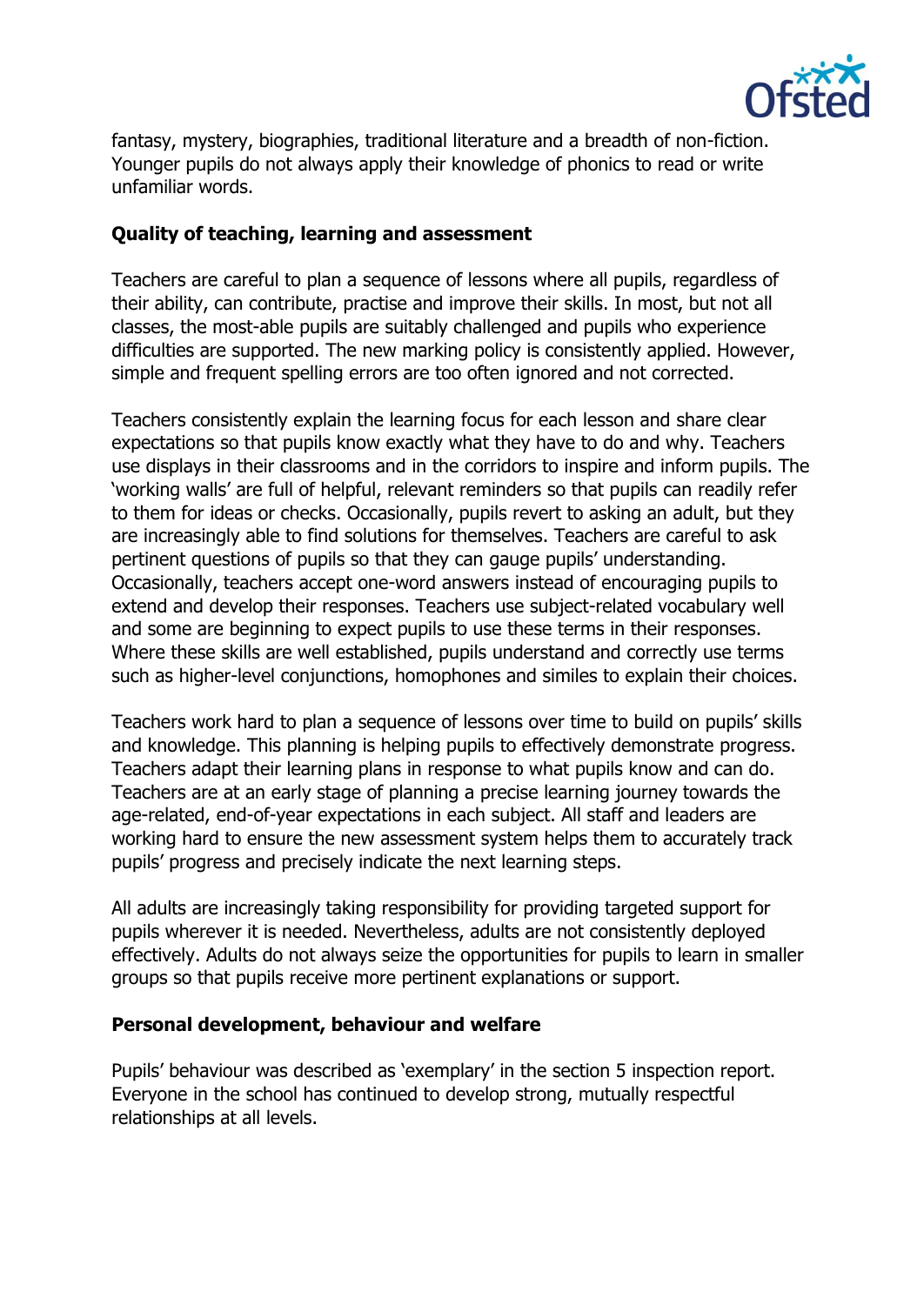

Pupils confirmed that it was very rare to hear bad language in school and they believed behaviour, including at playtimes, was good. Older pupils distinguished clearly between bullying and friendship issues and asserted, 'arguing is good for the debating club'. They had every faith that a reported concern would be dealt with immediately. They are proud to earn rewards and fully understand the school's rules and sanctions. Pupils are suitably aware of how to use the internet safely at home and in school.

The systems for tracking pupils' attendance and reasons for absence are robust. The headteacher is vigilant in following up persistent absence and works closely with appropriate agencies where concerns exist. As a consequence, attendance has improved.

#### **Effectiveness of leadership and management**

The headteacher works with quiet determination to build an increasingly effective team so that the school can move forward quickly, confidently and purposefully. He is ably supported by the deputy headteacher, who provides a reflective and measured approach to change and practice. The headteacher speedily distributed leadership responsibilities to appropriate members of staff. They have risen quickly to the challenge and fulfil their responsibilities with a high level of commitment and diligence. The leadership team lost no time to identify the necessary short-term actions for improvement, but longer-term goals are now developing.

The senior leadership team has provided ongoing training for staff to develop the necessary expertise. The leadership team frequently checks the quality of teaching. Leaders are absolutely clear that teachers are accountable for pupils' rates of progress. Leaders keep a close track of pupils' progress and analyse their findings to further refine approaches to teaching. As a result, teachers' expectations of pupils have risen and pupils are achieving at an accelerated pace.

The headteacher has ensured that the school keeps abreast of current national school developments. He worked closely with other local schools to develop a system to record and track teachers' assessments of pupils' progress. He ensured that all staff received the appropriate training to ensure accuracy and brought staff together from other schools to check each other's judgements. There are suitable plans to implement, review and refine the system in the near future.

A phase leader worked closely with the local authority to produce a policy setting out how the disadvantaged pupils' learning needs will be met. She has fully evaluated past practice to identify what worked well and what needed to improve. She established a clear view of where gaps in learning persisted and ensured the necessary support. She created a range of approaches aligned with specific subject needs, to increase the rates of pupils' academic progress while also developing their self-confidence and aspirations. Recent analysis confirmed that the gaps in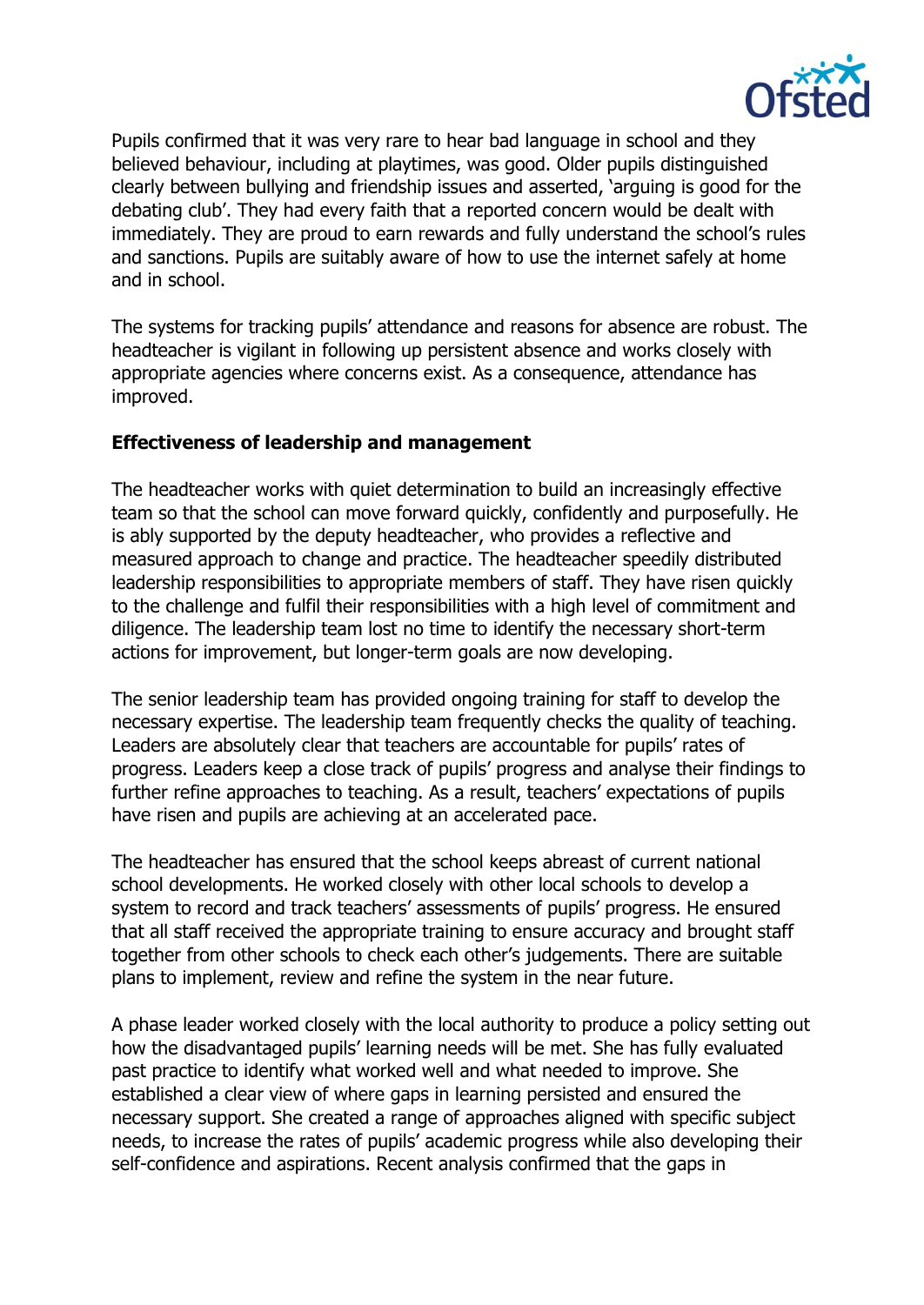

achievement between groups are closing speedily. The recently trialled short-burst introductions to lessons for targeted groups have proven particularly successful, as pupils feel better equipped to join in the whole-class lesson and succeed alongside their friends.

The recently appointed temporary coordinator for special educational needs ensures that all teachers understand their responsibilities in planning appropriate lessons and provide the necessary support wherever it is needed. She liaises with external agencies whenever specialist knowledge is required. The needs of pupils have been carefully reviewed so that the right level of support is planned and provided for the pupils most in need.

Following the review of governance, governors welcomed training, for example in analysing school data. They are now able to identify and compare the progress made by different groups of pupils and consider the impact of the school's actions to address known weaknesses. All governors have gained increased confidence to challenge leaders, identify any anomaly and seek evidence of resolutions. Challenge is now recorded in detail and action points are set and checked systematically. Governors have established a protocol for all their visits to the school so that everyone shares clear expectations of their role. Governors are developing processes to ensure that they consider the school's work, evaluate the effectiveness of actions taken and contribute strategically to necessary developments. Individual governors have been selected to work with staff on particular aspects or phases of the school's work.

Governors have restructured the committees to help them focus on the necessary priorities. The three sub-committees now consist of: staffing; performance, learning and achievement; and finance. The strategic committee oversees the work of all other committees. Governors have worked closely with the headteacher to plan, introduce and implement new policies for the management of staff performance and salary decisions.

The pace of change and the rate of improvement since the section 5 inspection are impressive. Leaders are rightly focused on securing pupils' progress and attainment within the new National Curriculum. Nevertheless, they are determined that the pupils will benefit from the full range of subjects and learning experiences.

# **External support**

The local authority continues to provide specific and relevant support for leaders, teachers and governors. Training was initially provided for all staff at all levels. Support is now moving to a more targeted, needs-driven approach in recognition of the school's own growing capacity for determining improvement wherever necessary. The school improvement adviser regularly visits the school, which enables